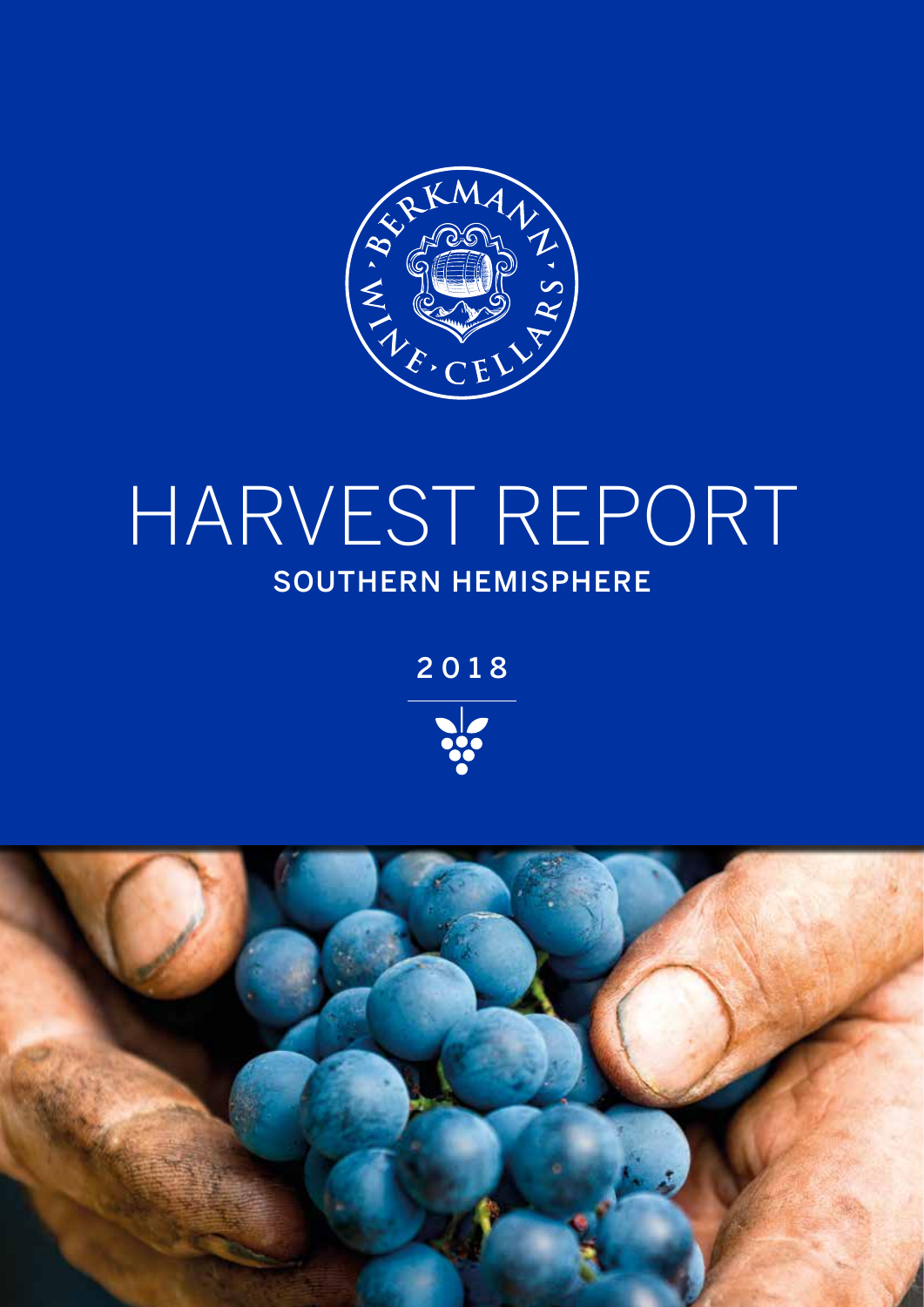## **SOUTHERN HEMISPHERE**

## 2018



In contrast to the Northern Hemisphere and due to the large distances between the major wine producing countries, there is little reason to expect consistency across the vintage.

That said, in 2018 most of the Southern Hemisphere can be pleased with the results of the vintage. Argentina and Chile saw a return to form following a couple of difficult years, whilst Australia is celebrating an extremely high quality vintage. New Zealand faced challenges due to high temperatures and late rains, but careful work in the vineyard helped to ensure that a good crop of high quality grapes was brought in.

Even South Africa, where the well-publicised drought caused much concern for many growers, was able to produce good wines where water was available and where dry-farmed old vines were better equipped to cope with the stress.

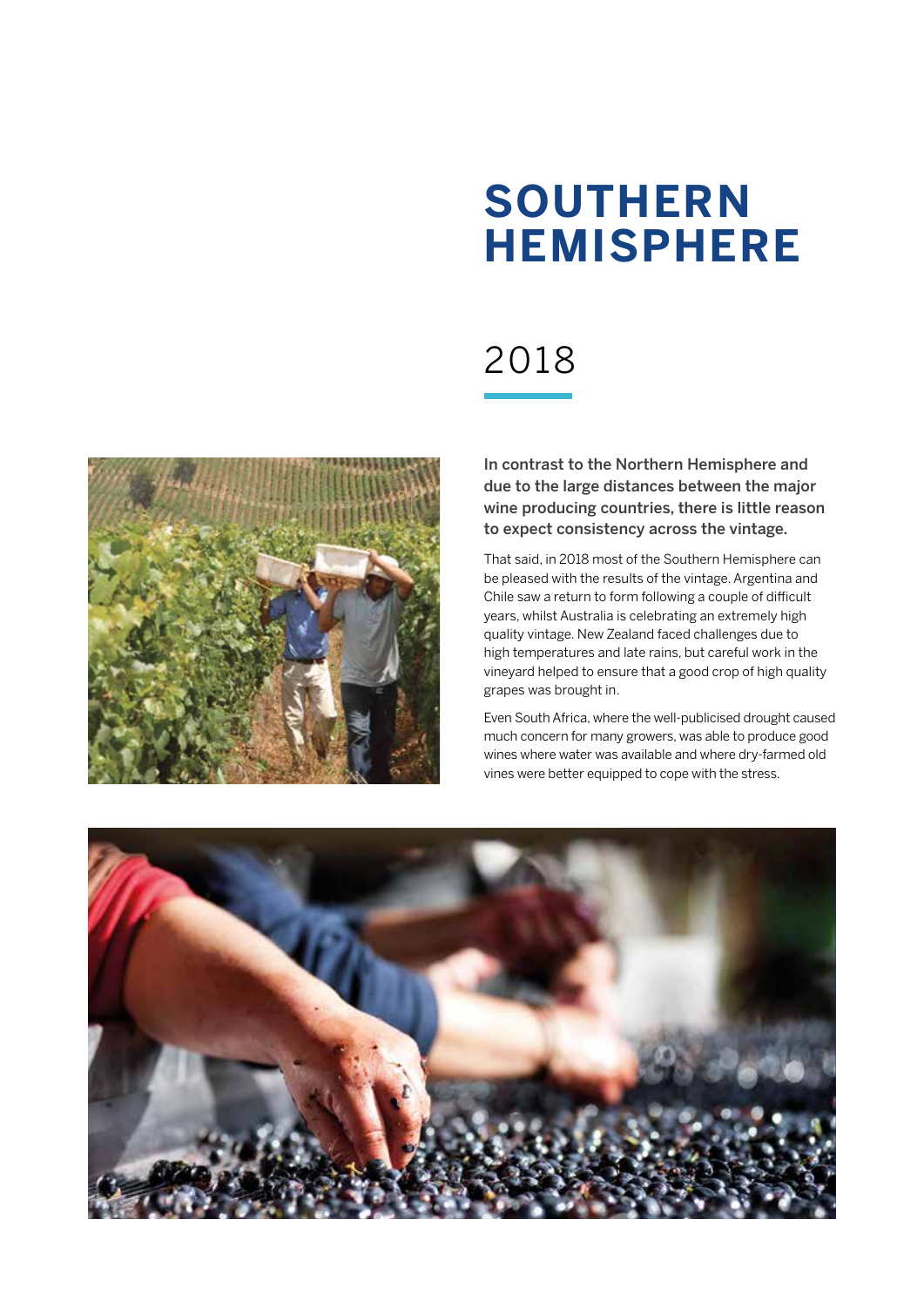

Reports from Down Under are positive, with a warm dry growing season and beneficial conditions during harvest leading to predictions of high quality wines from all regions. Overall volumes are down on the bumper 2017 harvest, but not to such a significant degree so as to cause any major concerns.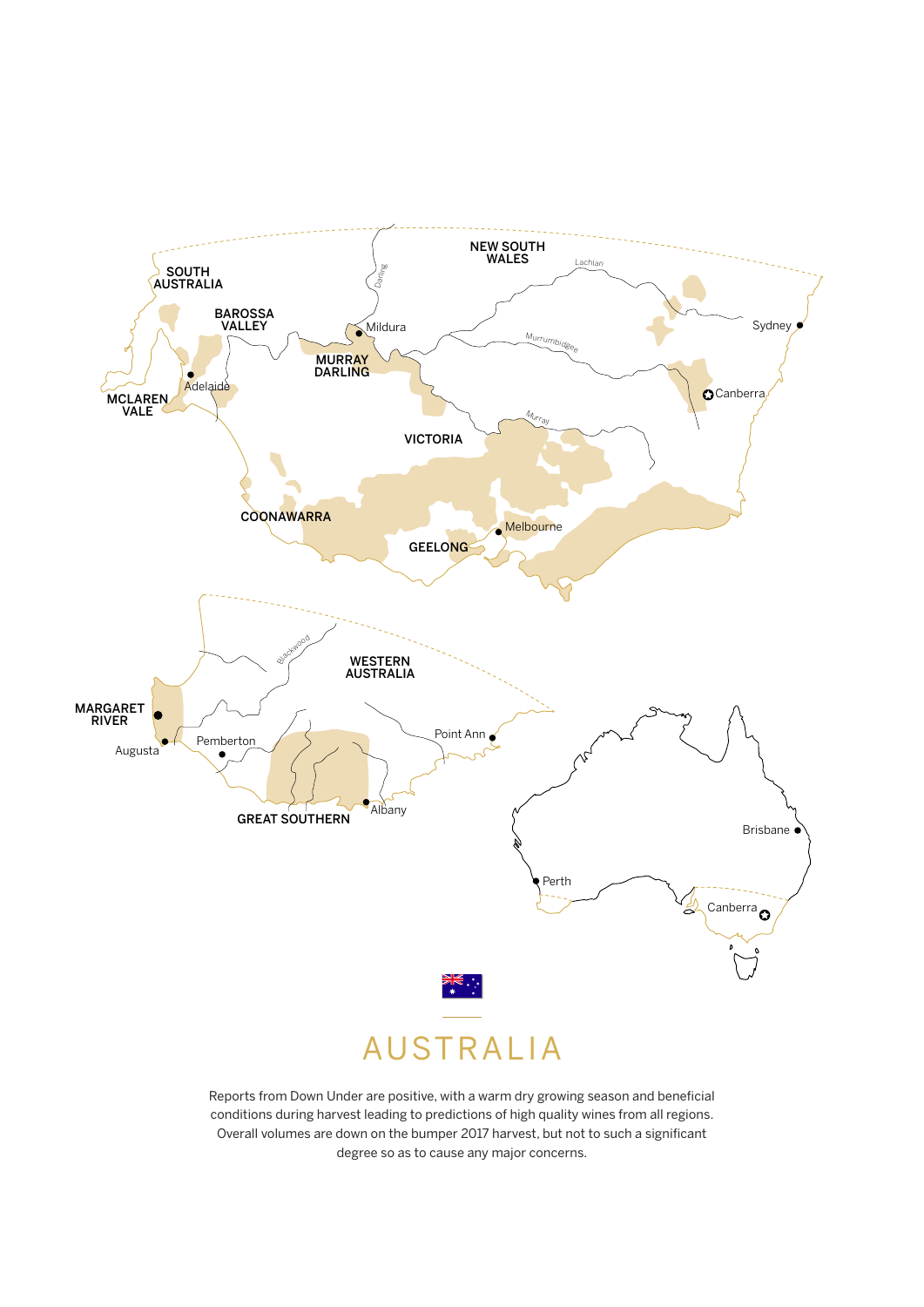## SOUTH AUSTRALIA

#### **COONAWARRA**

November saw spring frosts and a period of heavy rainfall but apart from a brief heatwave in January which affected the whole of South Australia, the rest of the growing season was clear, warm and dry.

At **Katnook Estate** harvest began on the 12th of February and finished with the last of the Cabernet Sauvignon on the 12th of April, three weeks earlier than normal. The harvest came in around thirty percent down compared to the bumper 2017 vintage, primarily due to the spring frosts and drier conditions, but the quality is expected to be extremely high, particularly for Riesling and Shiraz. In the words of senior vintage winemaker **Greg Clayfield**, "Ideal, even ripening conditions led to a very controlled harvest and crush schedule, with all varieties picked at optimum maturity. A key factor was the sustained dry season, with neither rainfall nor temperature extremes having any influence. In short, 2018 was a very good Coonawarra vintage here at Katnook."

#### MCLAREN VALE

At **Chapel Hill**, the 2018 vintage went well from start to finish. Plenty of rain during the winter helped to set the vines up well for the growing season and spring saw perfect conditions for balanced canopy growth. January was warm and very dry with only a few heat spikes and was followed by a comparatively cool and dry February and March allowing the fruit to ripen at a moderate pace. As a result, harvest was well ordered and produced yields in line with the average. Winemaker **Michael Fragos** is excited about the quality, saying: "The red wines are quite expressive with lashings of fine grained tannins, very much in the 'powerful and graceful' window."

## VICTORIA

#### MILDURA

Over at **Deakin Estate** in Mildura, a dry September was followed by normal rainfall patterns from October to December. January saw the same high temperatures that were experienced in other Australian regions but these were handled with careful irrigation and canopy management. Picking began on the 23rd of January and was finally completed on the 5th of April, with the warm dry conditions remaining throughout the harvest. Volume was significantly down on the bumper harvest of 2017, although it remained largely in line with the average size. Winemakers **Frank Newman and Aidan Menzies** are extremely positive about the vintage, saying "The warm, dry weather which was the hallmark of the 2018 season made for good, ripe flavours across the board. Overall, we had a smaller than average crush and excellent quality, so we are confident of a successful 2018 vintage once these wines are bottled."

### WESTERN AUSTRALIA

#### MARGARET RIVER

A wet December and a relatively cool January and February, with temperatures keeping below forty degrees, has meant the 2018 is looking like a fantastic vintage both in terms of quality and yield. **Andrew Watson** at **Woodlands** states that "2018 provided almost perfect conditions in Margaret River, with a remarkable consistency of warm and dry weather. Honestly, you couldn't plan it better. I consider it to be potentially Margaret River's greatest, together with 2016, 2012, 1995 and 1981."

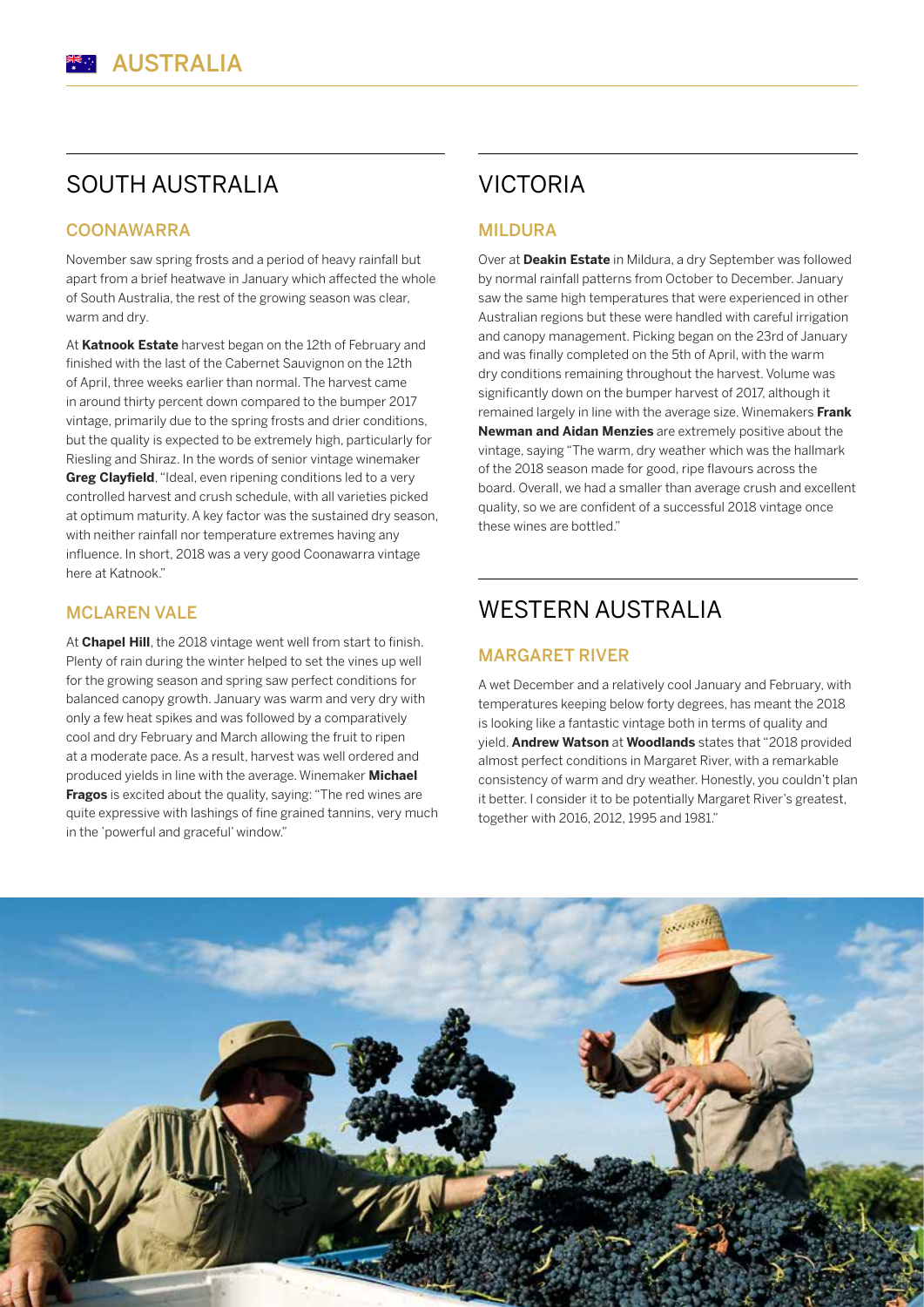

The 2018 vintage in New Zealand will certainly go down as one of the warmest on record, with above-average temperatures in all regions. These high temperatures, combined with the heavy rains in January and February brought by Cyclone Gita, meant that the decision around when to harvest was absolutely crucial. The risk of rot was very real, so careful vineyard management was an absolute necessity. Picking began and finished much earlier than usual, with the harvest season far more compressed than as well. Nonetheless, where these challenges were well managed, high-quality wines will be produced.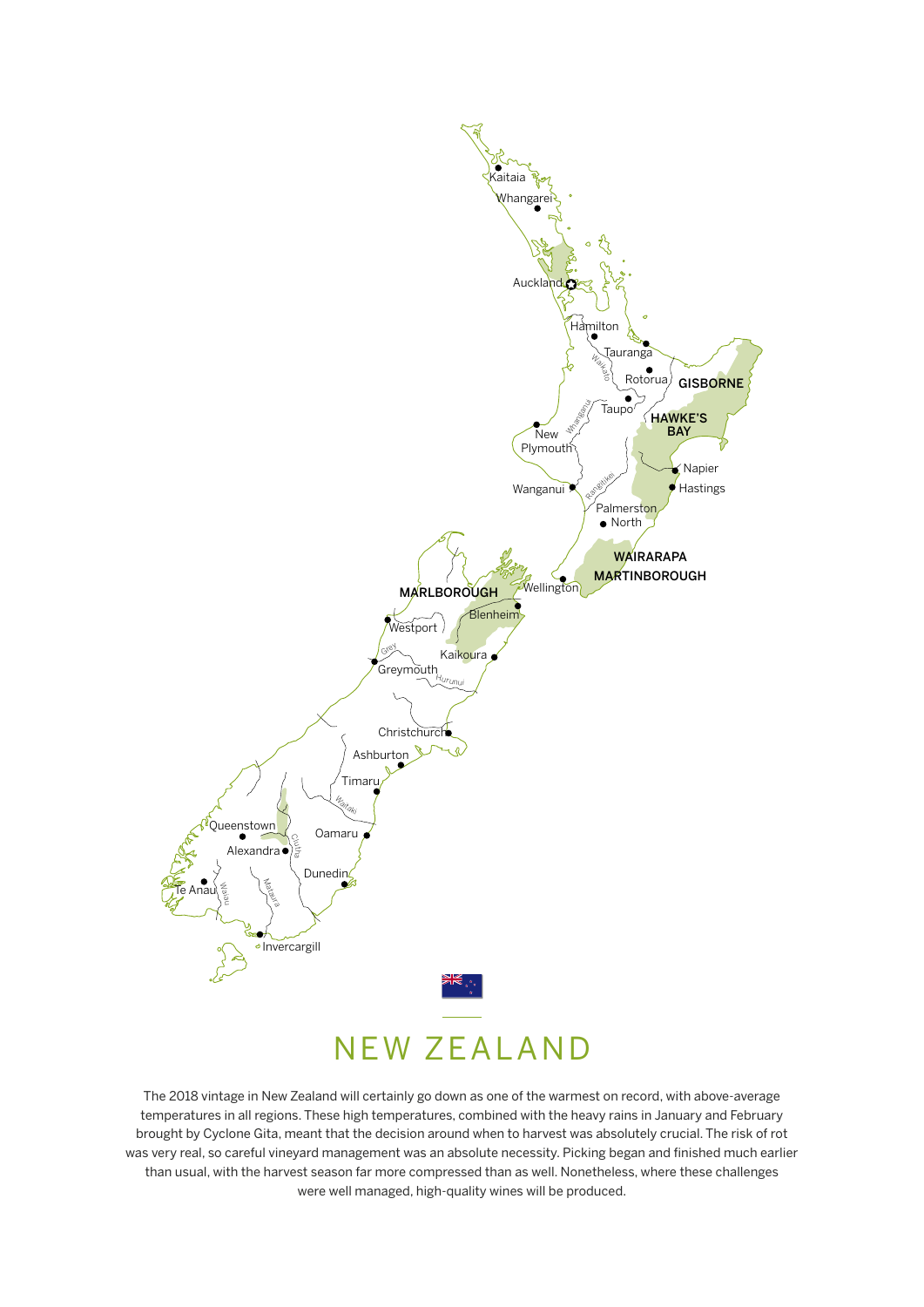## NORTH ISLAND

#### HAWKES BAY

An extremely hot spring and early summer was followed by continued warmth and significant concentrated periods of rainfall, giving the same quandary around the timings of the harvest. That said, the total amount of rainfall was only a little above the long term average. **Simon Nunns** at **Coopers Creek** reports that their Chardonnay from here "may be the best we have ever seen" whilst Syrah has "deep colour and glorious structure."

Over at **Babich**, **Adam Hazeldine** is quite happy with their results, confirming that "due to some deft and brave decisionmaking, we managed to ripen most of the fruit to absolute perfection, resulting in quality you usually only see in those 'easy' and great vintage years."

#### **GISBORNE**

Spring was the warmest and driest and summer was the earliest in living memory. Like other regions, March saw significant rainfall in concentrated bursts. For **Coopers Creek**, Malbec was harvested in great condition and Albariño was high quality, although a smaller than usual crop. Arneis unfortunately fell foul of the weather and no grapes were harvested.

#### WAIRARAPA

The hot summer led to an extremely early harvest at **Mount Holdsworth**, with picking commencing and finishing earlier than ever before. Heavy rains did appear around harvest time, but ensuing warm spells ensured that ripe, healthy fruit was harvested; the Pinot Noir is already showing great depth of colour.

### SOUTH ISLAND

#### MARLBOROUGH

A moderately rainy January was followed by the wettest February on record for Marlborough. March brought respite from the rain though and the harvest began at **Mahi** on the 19th of that month, around one week earlier than normal and was completed by the 6th of April. To put that into context, this was one day earlier than harvest commenced in 2012! The vintage team reacted well and took advantage of the drier spells to complete the harvest and according to **Brian Bicknell**, "at this stage we are super happy with the fruit quality, picking decisions, and wine potential that we have seen so far."

The team at **Coopers Creek** are similarly happy with the decisions that they made during the harvest, with winemaker **Simon Nunns** stating that "we harvested some of the best Sauvignon Blanc that we have seen in a number of years."

**Babich** winemaker **Adam Hazeldine** is equally buoyant, suggesting that "while it was a challenging season, it's produced some stunning wines easily on par with our best vintages of the past." Particularly pleasing is the Sauvignon Blanc, where "flavours are ripe, and intense aromas are lifted and pungent."

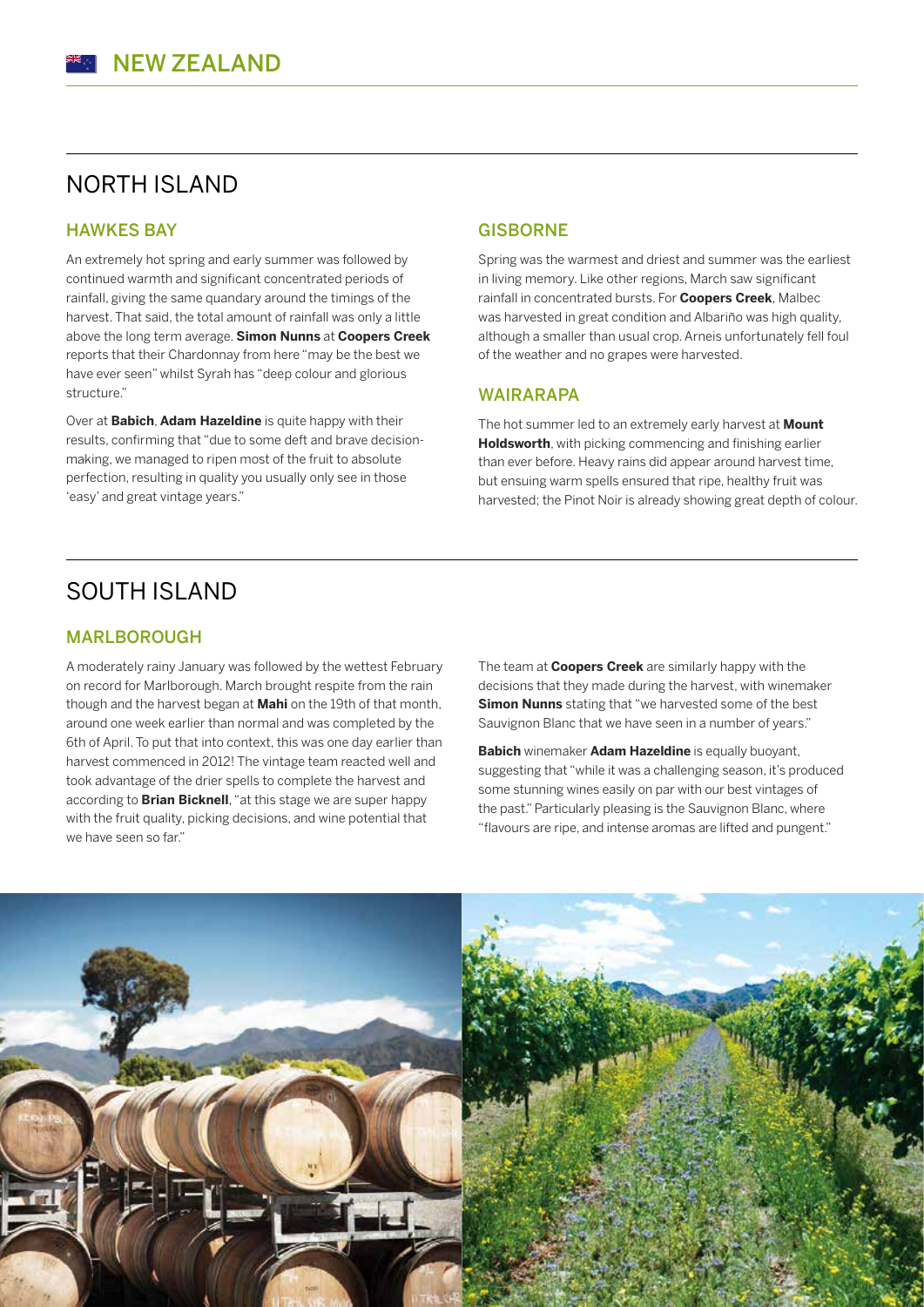

Following on from the wet 2016 and the hot 2017, 2018 can largely be characterised as a cool, dry vintage, finishing later than on average and producing wines with elegance, finesse and lower alcohol levels. The total volume harvested was around ten per cent up on the previous vintage in the interior regions, with the coastal regions production largely in line with the long term average.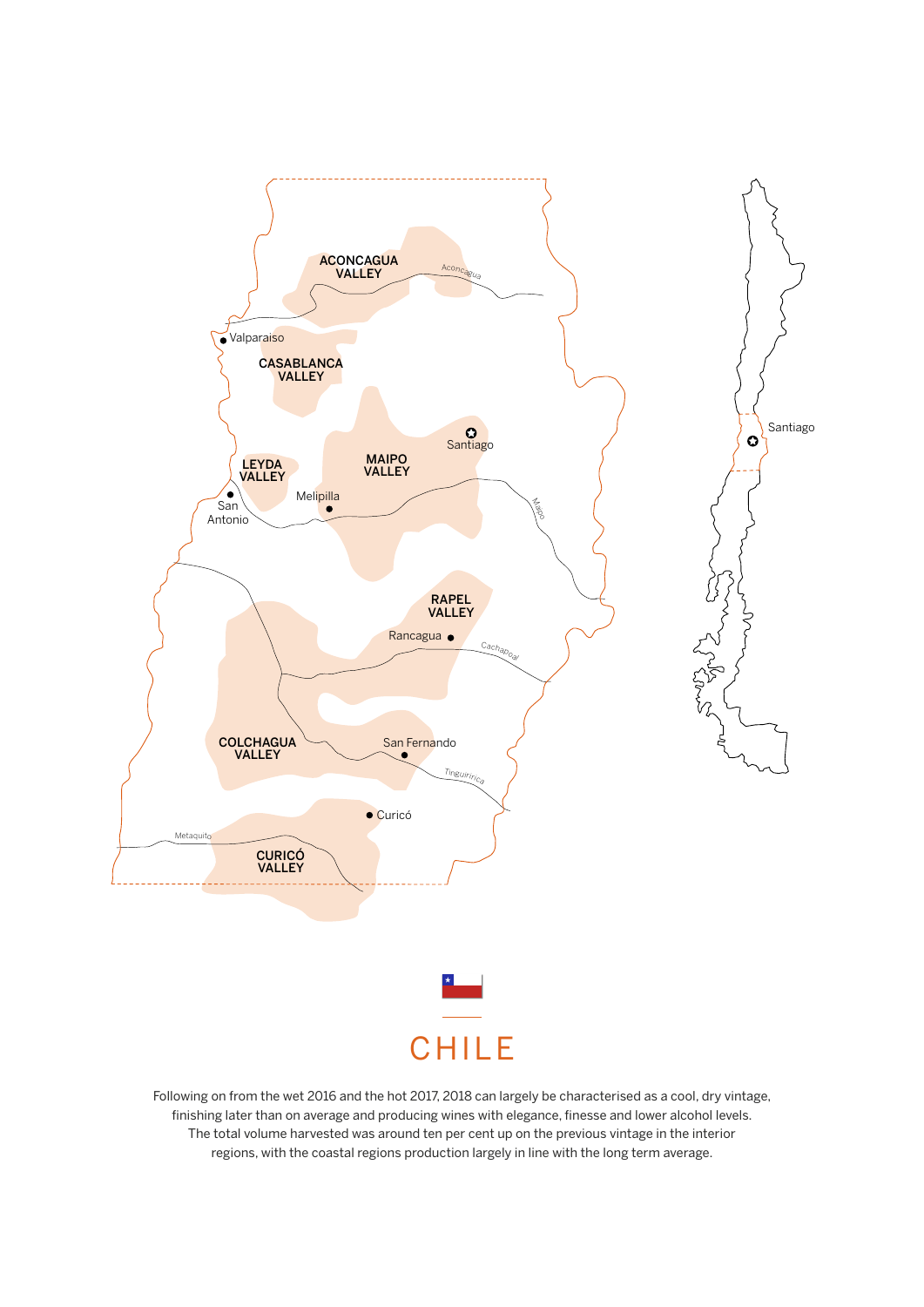





#### MAULE

Maule is situated towards the southern end of Chile's Valle Central and has some of the country's oldest vineyards. The improvement in quality here has been stratospheric in recent years as wineries have taken advantage of established old vineyards producing high quality fruit that was previously lost in generic bulk blends to feed the domestic market. In 2018 the temperatures in Maule were at the lower end of normal, with double the rainfall of the previous vintage, which was luckily concentrated during the winter months. These lower temperatures have meant that the harvest took place some fifteen days later than the previous year and we can expect to see elegant and balanced wines from this vintage.

#### COLCHAGUA/CACHAPOAL

Over at **Lapostolle** they started bringing in the first blocks of Sauvignon Blanc on the 27th of February with the last blocks of Carmenère reaching the press on the 15th of May – a slow but steady harvest.

A cool, wet winter was followed by cool conditions in April and March, but since there were no heavy rains throughout the season, they could be patient and wait for the grapes to ripen fully before picking. The total volume harvested was good and the grapes were healthy – this vintage will produce fresher wines with below normal alcohol levels. Andrea León says "overall this is a vintage that will deliver finesse and elegance."

#### MAIPO

Reports from **Morandé**, one of whose estates is in Maipo, suggest that temperatures throughout most of the season were lower than the previous year and only reached parity with the previous vintage in March and April. There was little rain and what there was, was concentrated during the winter and at the very beginning of the summer. The cooler weather meant that the harvest was between seven and fifteen days later than in 2017.

#### **CASABLANCA**

The cool-climate coastal region of Casablanca is perfect for Sauvignon Blanc, Chardonnay and Pinot Noir, and 2018 was even cooler than average. In some cases this meant that the grapes were harvested a full month later than in 2017. This can lead to difficulties at the winery as bringing in the harvest becomes congested, but the slower ripening makes for high-quality grapes with a more complex flavour profile, producing elegant wines with lower alcohol levels.

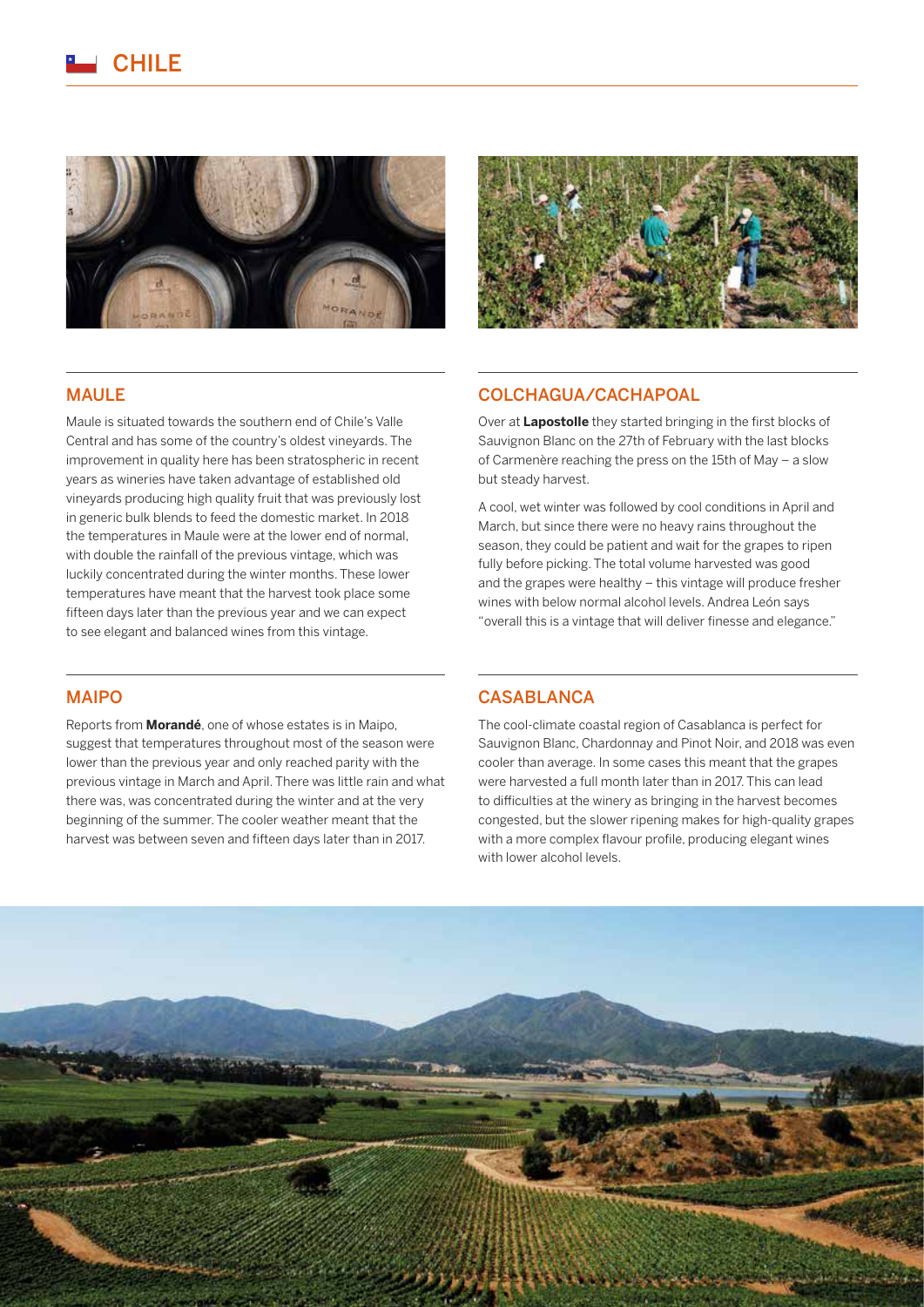



Brazil's wine industry is concentrated in the south on the high Serra Gaúcha in the Rio Grande do Sul state. Here the relatively cool winters and warm dry summers make the cultivation of vines possible. Harvest traditionally commences earlier here than in most other Southern Hemisphere countries, with the first bunches normally picked in January.

The winter of 2017 was warmer than average. 410 hours with temperatures below 7°C is the norm, but during this winter the temperature only fell below 7°C for a total of 188 hours. Normal weather patterns returned in the spring and summer however ultimately bringing some balance to the vintage.

**Casa Valduga** make wines in three of the sub-regions of Rio Grande do Sul: Vale dos Vinhedos, Campanha and Encruzilhada do Sul. Due to the warm winter, bud break occurred early and harvest began approximately one week earlier than normal, with the first bunches of Chardonnay for sparkling wine being picked on December 27th, and finished two weeks ahead of the previous year on the 14th of March. Lower-than-average rainfall during the season and cooler nights helped ensure that the grapes ripened well with good sugar levels and deep colours, whilst retaining good levels of acidity.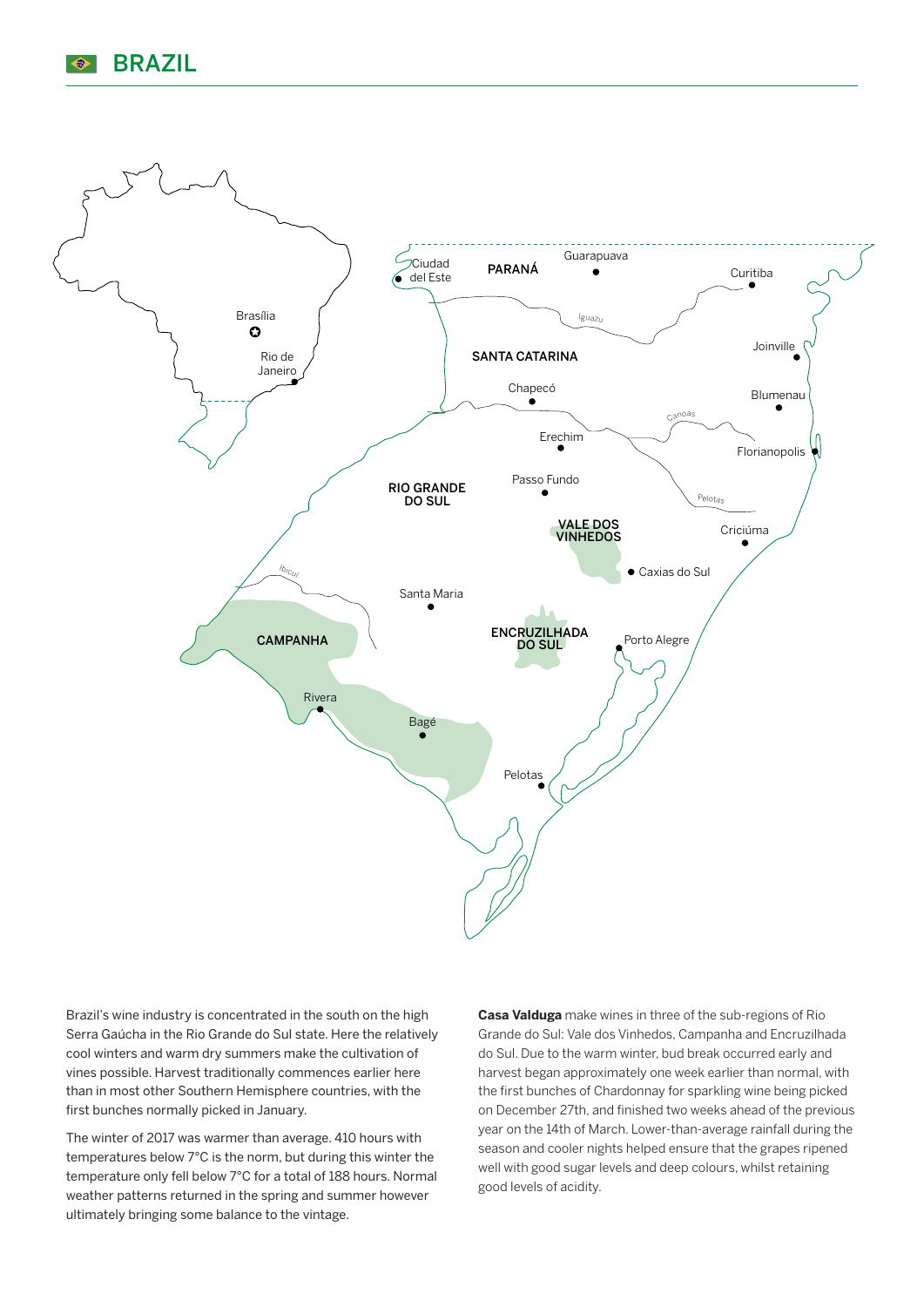

The 2018 harvest in Argentina will yield volumes in line with the long term average – much needed after two short years. This represents an increase of over thirty percent over the difficult 2017 vintage. In addition to the good volumes, quality is also expected to be high. A warm spring ensured good fruit set and a moderately warm and dry summer was followed by cooler weather during the harvest months. Rainfall was low throughout the season and there was plenty of sunshine to ensure even ripening of healthy grapes, both red and white.

At **Finca Decero** in the Agrelo sub-region of Mendoza, yields were a little lower than normal, particularly for Malbec and Cabernet Sauvignon, but the perfect ripening conditions during March and April mean that the early assessment of quality is positive: "Structure, acidity and flavour concentration of young wines allow us to predict great aging potential and solid quality across all varieties."

**Bodega Norton** own five vineyards in the Luján de Cuyo region of Mendoza. Some of the higher altitude sites here experienced late frosts in October, but after this weather patterns returned to the norm allowing for a good harvest of healthy grapes. Clement weather at harvest time was particularly beneficial as it allowed the grapes to become fully ripe before picking. As a result we can expect 2018 reds to be ripe, rich and powerful and whites to show good aromatic intensity, freshness and balance.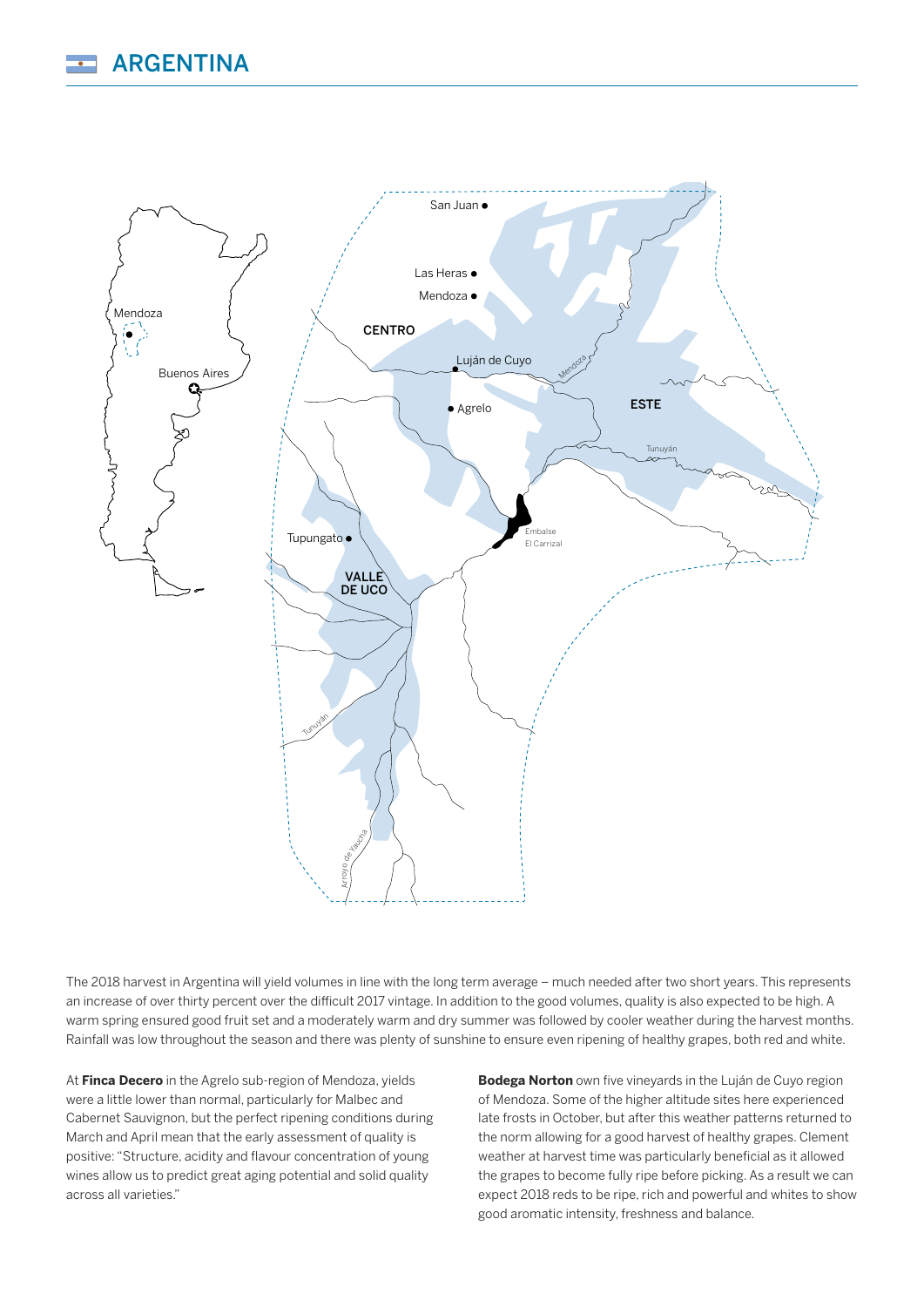



The Cape's much-publicised drought during the summer months has undoubtedly had a significant effect on the 2018 vintage for many producers, with the rainbow nation expecting its smallest harvest for thirteen years. The biggest effect will have been felt by bulk wine producers who tend to rely more on irrigation, but overall a fifteen percent deficit on 2017 is expected. The effects of drought were compounded by frosts in the winter as well as the long term trend for farmers to uproot vines to replace them with more profitable crops. Ultimately quality will be high across the board, but access to water was critical to ensuring reasonable yields were harvested – those without will be feeling the pinch.